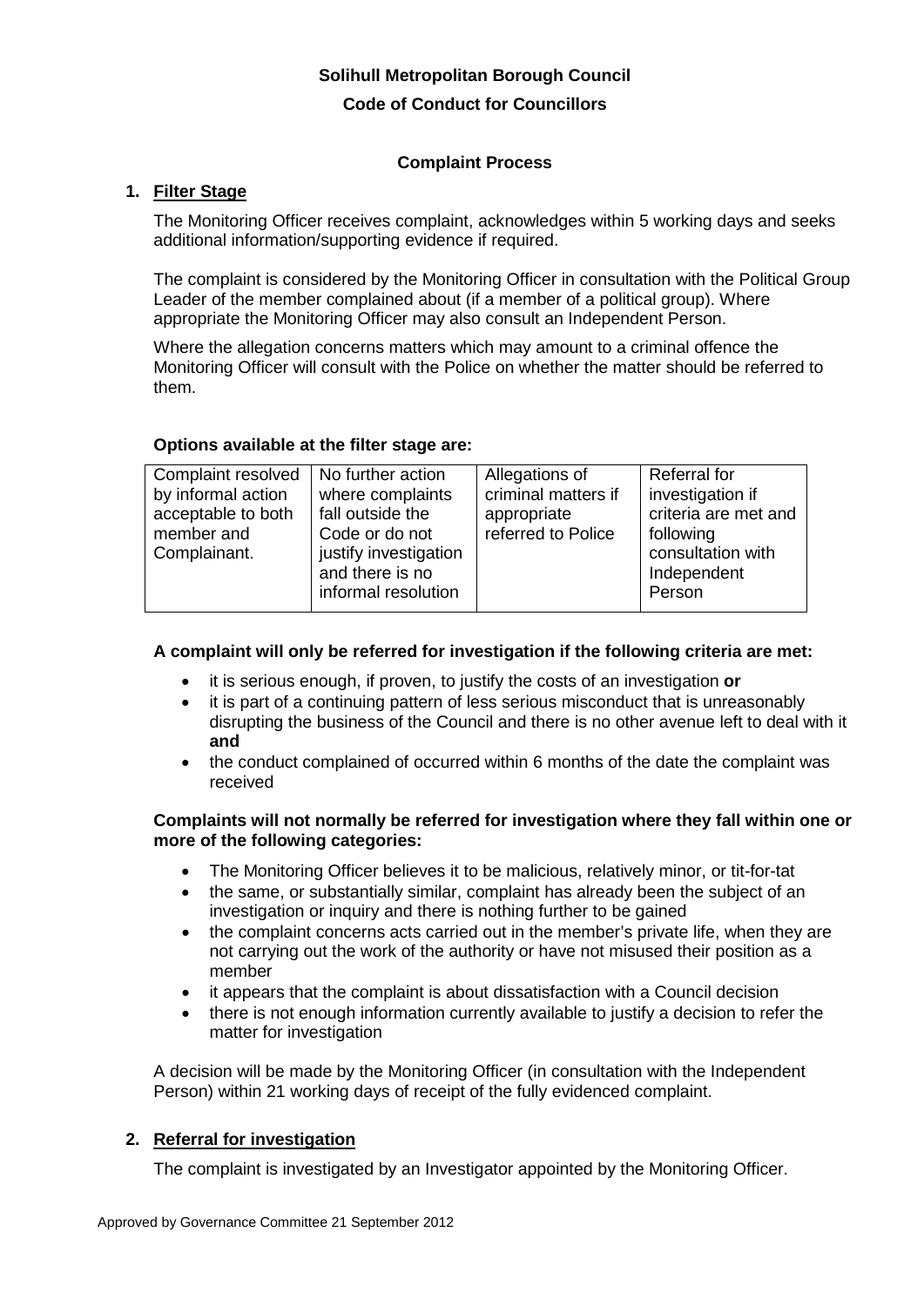The Investigating Officer will decide whether they need to meet or speak to the Complainant to fully understand the complaint. The Investigating Officer will ask the Councillor to provide their explanation of events, and identify what documents the Investigating Officer needs to see and who they need to interview. In exceptional cases, the Investigating Officer may delay notifying the Councillor until the investigation has progressed sufficiently.

At the end of the investigation, the Investigating Officer will send copies of the draft report, in confidence, to the Complainant and to the Councillor, to give them both an opportunity to identify any matter which they disagree with or which they believe requires more consideration. Having received and taken account of any comments on the draft report, the Investigating Officer will send their final report to the Monitoring Officer.

The estimated timescale for the investigation will be agreed between the Investigator and Monitoring Officer on case by case basis.

Before finalising the investigation report, the Monitoring Officer will seek the views of an independent person.

#### **3. Report Stage:**

## **a) If the Investigating Officer concludes that there is no evidence of a failure to comply with the Code of Conduct:**

If the Monitoring Officer (in consultation with the Independent Person) is satisfied with the investigation and findings, the Monitoring Officer will send a copy of the final report to the Complainant, the Councillor and the Parish Clerk (if appropriate) and notify them that no further action is required. If the Monitoring Officer is not satisfied that the investigation has been conducted properly, he may ask the Investigating Officer to reconsider their report.

The outcome of such investigations will be reported to the next meeting of the Governance Committee and the relevant parish council (if appropriate) for information.

# **b) If the Investigating Officer concludes that there is evidence of a failure to comply with the Code of Conduct:**

The Monitoring Officer will review the Investigating Officer's report and will then either send the matter for a hearing by the Hearing Panel or, after consulting the Independent Person, seek informal resolution of the complaint.

# **4. Informal Resolution**

The Monitoring Officer may consider that the matter can be resolved without the need for a hearing. If so, he will consult with the Independent Person and with the Complainant and seek to agree what they consider to be a fair resolution which also helps to ensure higher standards of conduct for the future. Such a resolution may include the Councillor accepting that their conduct was unacceptable/inappropriate and offering an apology, and/or other alternative action by the Council or the relevant parish council (if appropriate).

If the Councillor complies with the suggested resolution, the Monitoring Officer will report the matter to the Governance Committee and the relevant parish council (if appropriate) for information, but will take no further action.

Where the subject member disagrees with the recommendations in the Investigators report or fails to agree to an informal resolution, the Monitoring Officer will refer the matter for hearing before a Hearing Panel comprised of any three members of the Governance Committee and advise the Complainant of the proposed hearing.